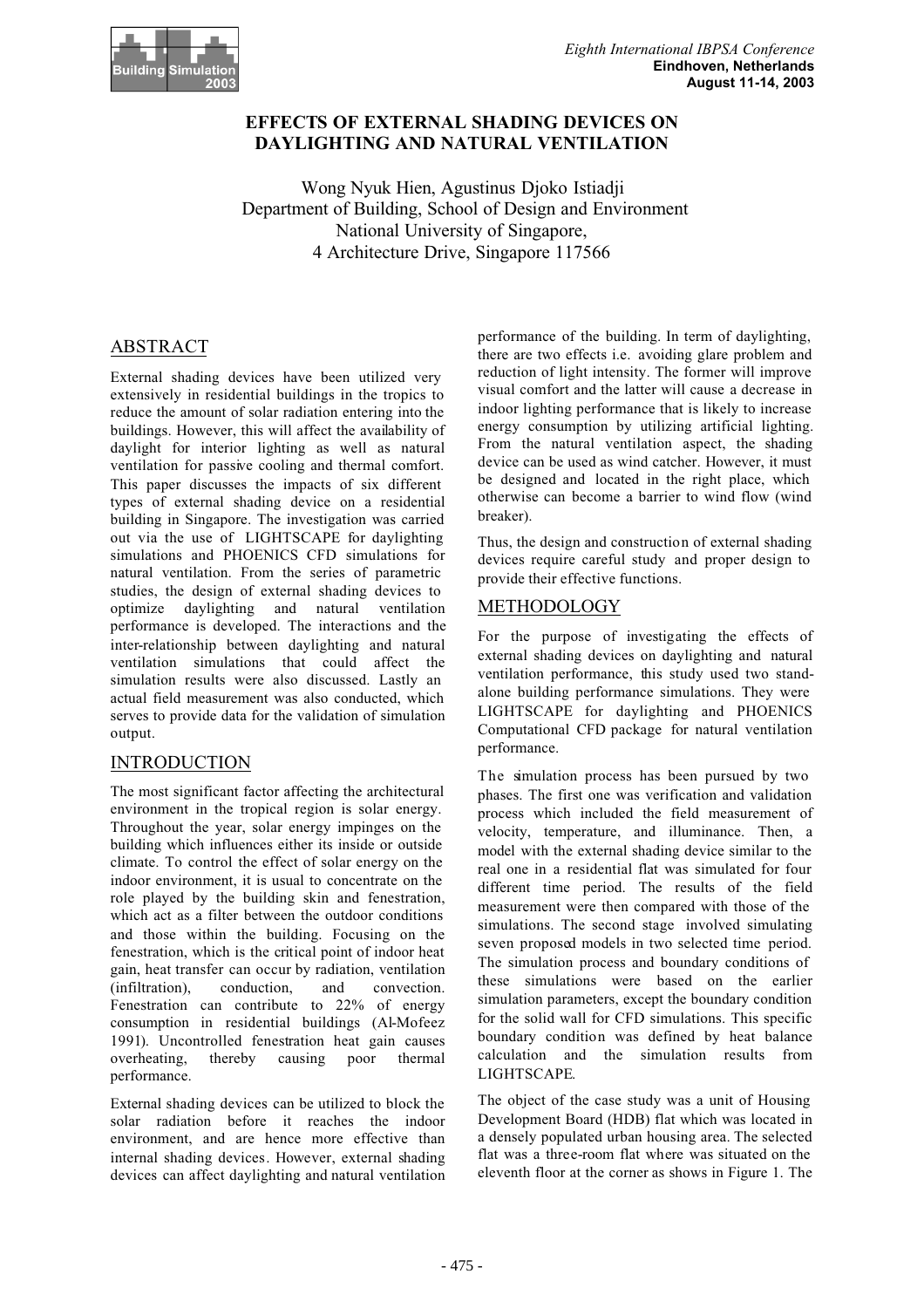study only focused on rooms A, B and C. All windows and only the doors at room A and D were fully opened  $(90^\circ)$  for performing cross ventilation. Moreover, selected rooms were assumed unfurnished. All indoor equipments were turned off to simulate the natural environment. Seven models were considered in this study. The seven models include a model similar to the actual model of HDB flat (Shad.Or) and a model without shading device (Shad.Wo) as shown in Figure 2.



*Figure 1 Floor Plans and Perspective of the Flat*

For the validation exercise, he measurement was conducted in 2 days each day from 9 am to 4 pm. The instrumentation used were DANTEC multichannel flow analyzer type 54N10 with 6 omnidirectional hot wire anemometers, Yokogawa - DAQ STATION – DX230 Data Logger combined with thermo couple wires and two digital HAGNER luxmeters.

### MODELING APPROARCH

#### **Daylighting Simulation**

In this study, LIGHTSCAPE package software, developed by Autodesk, INC., USA was used. LIGHTSCAPE is an advanced lighting and visualization application (Autodesk 1999). The modeling strategies include the following:

- The geometry model consisted a unit of HDB block that was placed at a level of 27.75 m and the surrounding buildings as shown in Figure 3.
- The sky condition was assumed to be partly cloudy.
- Based on Singapore's geographical location and four selected time period of the field measurement, suitable boundary conditions for the validation study were defined (see Table 1).
- The simulations used the number of iterations in the range of 15,000 to 20,000. With this number, light energy was distributed until 99.995 %.
- For the purpose of examining light distribution, horizontally work-plane (75 cm) was developed, as showed in Figure 4.



**Figure 2** Seven Proposed Shading Devices and Elevations *Figure 2 Seven Proposed Shading Devices and Elevations*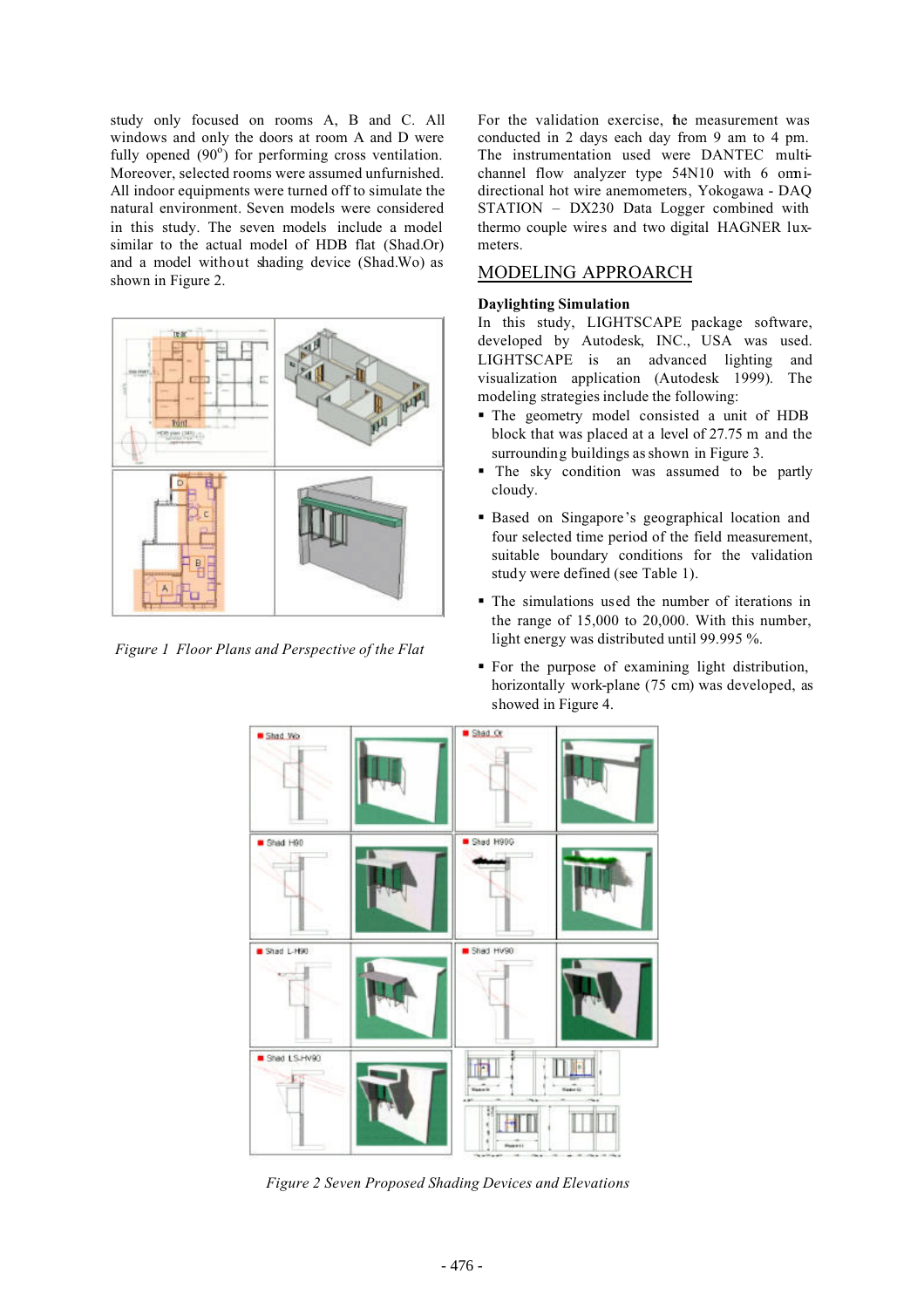

*Figure 3 Geometry Models in LIGHTSCAPE*

| <b>Item</b>               | Case 1          | Case 2                 | Case 3                 | Case 4                 |
|---------------------------|-----------------|------------------------|------------------------|------------------------|
| Time                      | 11.00am         | 11.00am                | $1.30 \text{ pm}$      | $3.00 \text{ pm}$      |
| Date                      | $10$ -Jul- $02$ | $11 - \text{Jul} - 02$ | $11 - \text{Jul} - 02$ | $11 - \text{Jul} - 02$ |
| Azimuth                   | $47^\circ$      | $30^\circ$             | $68^\circ$             | $56^{\circ}$           |
| Altitude                  | $52^{\circ}$    | $39^\circ$             | $68^\circ$             | $56^{\circ}$           |
| Material                  | Com3            | Com <sub>3</sub>       | Com <sub>3</sub>       | Com3                   |
| <b>Sun</b><br>illuminance | 50318 lx        | 100637<br>$\mathbf{I}$ | 75478 lx               | 35223 lx               |
| Sky<br>condition          | uniform         | uniform                | uniform                | uniform                |

*Table 1 Four Sets of the Boundary Condition for LIGHTSCAPE Simulations*

- The simulations used the number of iterations in the range of 15,000 to 20,000. With this number, light energy was distributed until 99.995 %.
- For the purpose of examining light distribution, horizontally work-plane (75 cm) was developed, as showed in Figure 4.



*Figure 4 Horizontal Work-planes in LIGHTSCAPE*

### **CFD Simulations**

The effect of external shading device is to reduce solar radiation. Solar radiation from the sun and the sky would be blocked and it consequently influences radiant heat transfer inside the space. For simulating the phenomenon, one problem faced was to model

sun and sky radiation within the domain. Most of the CFD modeling cannot simulate solar radiation directly. The applicable model is a surface-to-surface radiation which occupies wall boundary condition. For this reason, it requires a converter which could express the effects of solar radiation within the domain. It converts the magnitude of solar radiation to surface temperature or radiant flux.

There were two kinds of wall boundary conditions that must be defined. The first one was indoor wall boundary condition. The calculation involved 3 steps. They include:

- 1. Obtain irradiance of the actual model by utilizing the wall conduction equation, mean radiant temperature equation, outside face heat balance equation and inside face heat balance equation (ASHRAE 2001).
- 2. Adopt LIGHTSCAPE ratios (Lsr) for determining irradiance values of the proposed models. Irradiance of the actual model was multiplied by those ratios. The new irradiance of each model was computed by this equation;  $E_{irr,new} = E_{irr} - (E_{irr})$ . Lsr) where Lsr could be positive that indicated irradiance increase or negative that indicated irradiance decrease.
- 3. Convert the irradiance value into new value of surface temperature by using the inside face heat balance equation.

The second assumption concerns the surface temperatures of the shading device. Their surfaces will affect ventilation heat gain in term of conductive-convective heat transfer. The process of determining the soffit temperature of the proposed shading devices was performed by an experimental set-up. The model was a scaled model that required assumptions and therefore was approximate. There were two assumptions which were included i.e. there was only one-dimension heat transfer which occurred from outside surface to inside surface (bottom) and surface temperature was a linear function of the amb ient temperature near the shading device.



*Figure 5 Models of Shading Device Experiment*

To obtain the surface temperature, the surface temperatures of these models were measured by a data logger and thermo -couple wires. According to the proposed designs, there were three different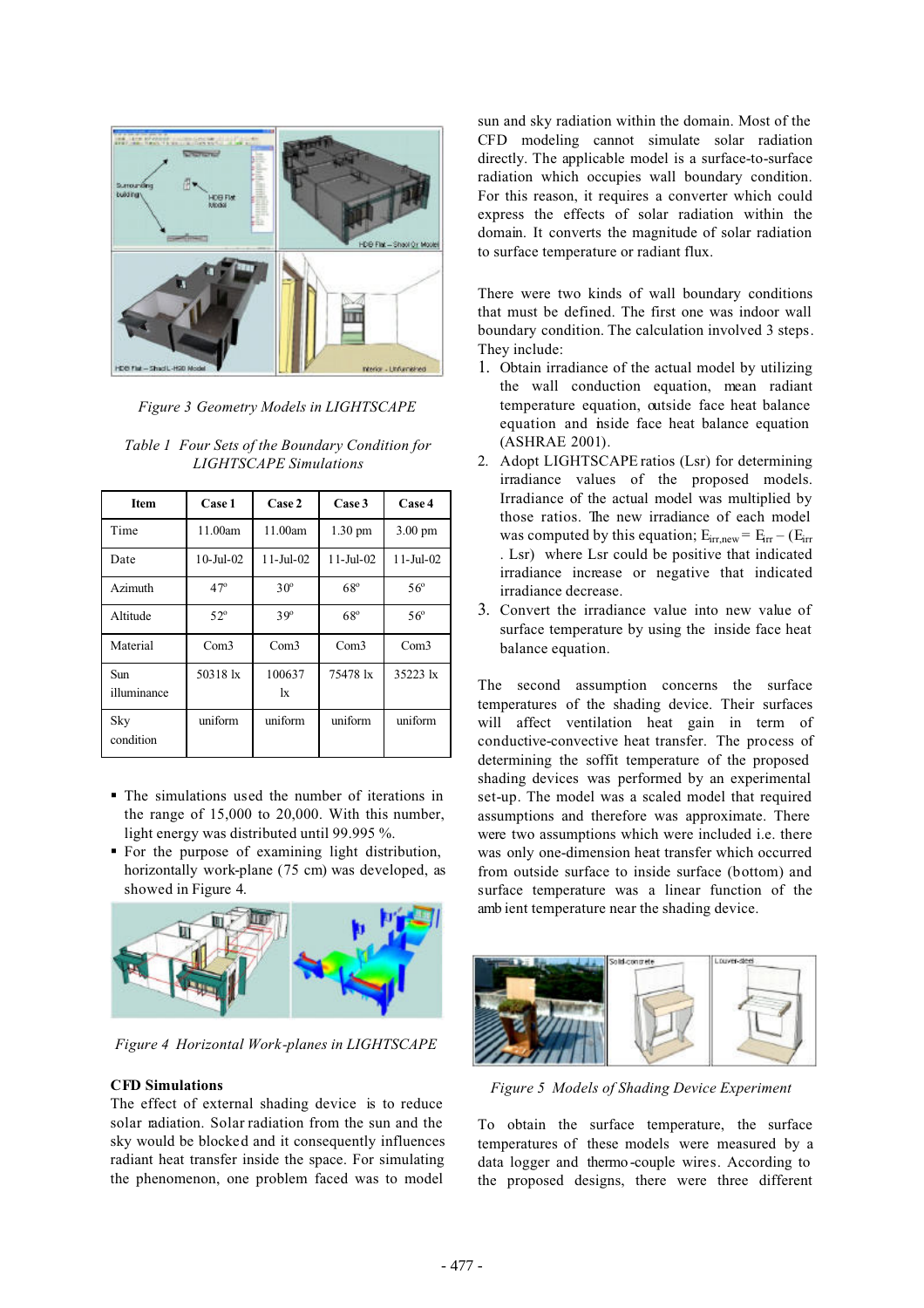shading mo dels i.e. solid-concrete, solid-concrete with grass (plants) and louver-steel as shows in Figure 5.

PHOENICS was utilized to study the effects on velocity and temperature. This Software is a package of CFD software developed by CHAM INC., UK which adopts three-dimensional partial derivative equation, finite volume method as numerical discretization technique and staggered grid. Its calculation is performed in a rectangular cuboids solution which is operated in Cartesian coordinates (CHAM 1999). Using Flair, which is a component of the PHOENICS CFD package, this study adopted the modeling strategies as follow:

 Approximation of the flow domain was developed by taking into account its proportion similar to the actual condition of HDB flat. The direction of airflow was assumed perpendicular on the openings that flowed from South to North similar to the result of field measurement (Figure 6).



*Figure 6 Geometry Models for CFD Simulations*

- The grid was built by faces of quadrilateral and cells of hexahedron. The number of cells was 26,244.
- The fluid flow calculations were performed with the aid of the following physical models:
	- A high Reynolds number form of the k-ε turbulence model;
	- The total energy method for heat transfer;
	- The Boussinesq approximation for buoyancy effects;
	- A proprietary radiation heat transfer model (Immersol) based on the radiosity concept.

| Item                     | Case 1          | Case 2      | Case 3             | Case 4      |  |  |
|--------------------------|-----------------|-------------|--------------------|-------------|--|--|
| Time                     | 11.00am         | 10.00am     | 1.30 <sub>pm</sub> | 3.00pm      |  |  |
| Date                     | $10$ -Jul- $02$ | $11-Jul-02$ | $11-Jul-02$        | $11-Jul-02$ |  |  |
| <b>INLET PROPERTIES</b>  |                 |             |                    |             |  |  |
| Velocity                 | 0.27            | 0.5         | 0.37               | 0.48        |  |  |
| Temp                     | 33              | 32          | 35                 | 36          |  |  |
| Turb. Int.               | 25%             | 25%         | $\overline{25\%}$  | 25%         |  |  |
| Ext. Rad                 | 67              | $\Omega$    |                    | 87          |  |  |
| <b>OUTLET PROPERTIES</b> |                 |             |                    |             |  |  |
| Velocity                 | 0               | 0           |                    |             |  |  |
| Temp                     | 34.7            | 29          | 32.7               | 36.9        |  |  |

*Table 2 Four Sets of the Inlet and Outlet Boundary Condition for CFD Simulations*

- There were two kinds of boundary conditions which were set up *i.e.* wall and inlet/outlet boundary conditions. Wall boundary condition was defined by a specific method that has been discussed before. Inlet/outlet boundary, which was obtained from field measurement, is presented in Table 2.
- Iterative convergence was defined by the global convergence criteria of 0.001 with the total number of iteration set at 2500.

# RESULTS AND DISCUSSIONS

### **The Validation Exercise**

The validation was carried out by comparing simulation results of the actual model to the results of the field measurement for four different time period (four cases). The entire cases were analyzed using statistical method of linear regression. In addition, the regression model developed was used for calibrating the result. The Pearson correlation coefficients obtained were high  $(0.707 - 0.984)$ . These values indicate both data for each parameter are collinearly related or normally distributed. By observing the regression model, it can be seen that, generally,  $\vec{R}$ and F statistic of both parameters present significant coefficients. However, constant coefficients of velocity and daylighting models exceed 0.05. This exercise shows that Lighting and CFD simulation can predict significantly both parameters although it still has deviations. The prediction result of the simulations has a deviation around 25% for daylighting, 19% for velocity and 1.5% for temperature. The analysis of the developed regression model also indicates that the models are useful for calibrating the results. The calibration results of Case 1 and Case 3 appear better than the other cases so these two cases were selected for further simulations. The calibration results for both cases can reduce deviation around 21.3% for daylighting, 15% for ventilation, 0.83% for temperature respectively.

#### **The Effects of Shading Devices on Daylighting and Ventilation Performance**

The analysis of the effects of external shading devices on daylighting and ventilation performance is conducted by comparing a model without shading device and the models with shading device.

### **The Effects on Light Intensity**

This study observed and measured the performance of daylighting by adopting IES code for residential building (300 lux for rough visual-task) [5]. The effects of each shading device on illuminance of the rooms are presented in Figure 7. Generally, most of the shading devices admit illuminance higher than the recommended level, except for Shad.HV90. It can be seen that Shad.H90 and Shad.L-H90 admit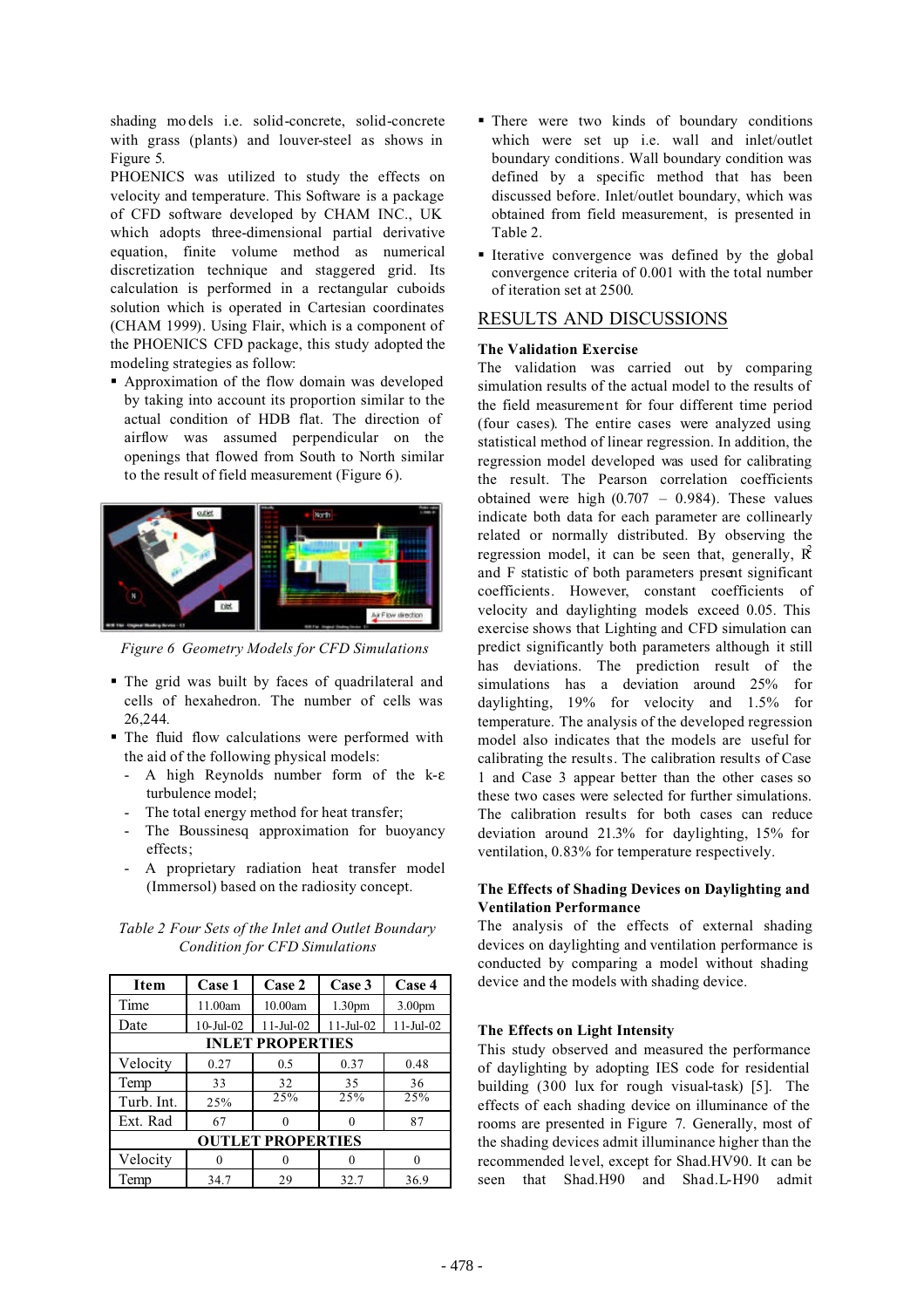illuminance higher than the recommended level, ranging between 370 lux and 444 lux. This shading device can prevent direct light of 100% and diffuse light of 65% with shading coefficient of 0.55. For Shad.HV90, the result shows that this shading device admit the threshold level of illuminance.



*Figure 7 The Effects of Shading Devices on Indoor Illuminance*

The louver model (Shad.L-H90) admits illuminance about 3% higher than that of solid overhang model (Shad.H90) although both shading models create the same shaded area. The reason for this condition could be due to the inter-reflection of light among fins that allows more light to penetrate into the space. Shad.LS-HV90 reduces illuminance by 50% but admits illuminance 10% higher than Shad.HV90. This model increases the window area by 30% from which the total un-shaded area becomes 44%. In comparison to Shad.H90 with un-shaded area of 35%, it can be seen that this window addition is less useful to admit illuminance.

#### **The Effects on Light Distribution**

The analysis of light distribution is conducted by plotting horizontal contour profiles. Figure 8 shows contour profile for only Case 1 with illuminace generally lower than Case 3. The results indicates that direct light and high intensity of diffuse light only illuminate the area near the window and external shading devices have little impact on the distribution of daylight. The average light distribution of Shad.Wo is 74%. The presence of external shading reduces the light distribution ranging from 5% to 25%. It indicates that all the external shading devices still allow light distribution higher than the recommended level (50% of room depth) except for Shad.HV90 which is slightly lower.



*Figure 8 Illuminance Contour on Horizontal Work Planes*

#### **The Effects on Glare**

Glare problem is analyzed by taking into consideration glare index for each model which focuses on the glare from the sky. The point of observer is placed in the center of the room (1m height). Sky luminance is defined as 5000 cd/m2 by taking into consideration the calculation results that produce glare indexes which reach the critical level. This study adopts IES code for rough visual-task (25 to 28) (Lighting Handbook 1993). Figure 9 shows the calculation results.

This figure shows that the glare indexes for each room are different. Glare indexes in room B are the lowest. This could be due to the observer position which produces difference value of visual angle and sky luminance. The observer position in room B which is furthest from the window, causes the observer to see smaller exposed area of the window so that it produces low glare indexes. The effects of shading devices on glare also show different values for each room. The shading devices do not always reduce glare index. It may even increase the glare indexes like in room C. This could be due to the indoor luminance that decreases as a result of the effects of shading devices. In room C, these effects can cause the reduction of indoor luminance to be quite high, ranging between 27% and 61% while the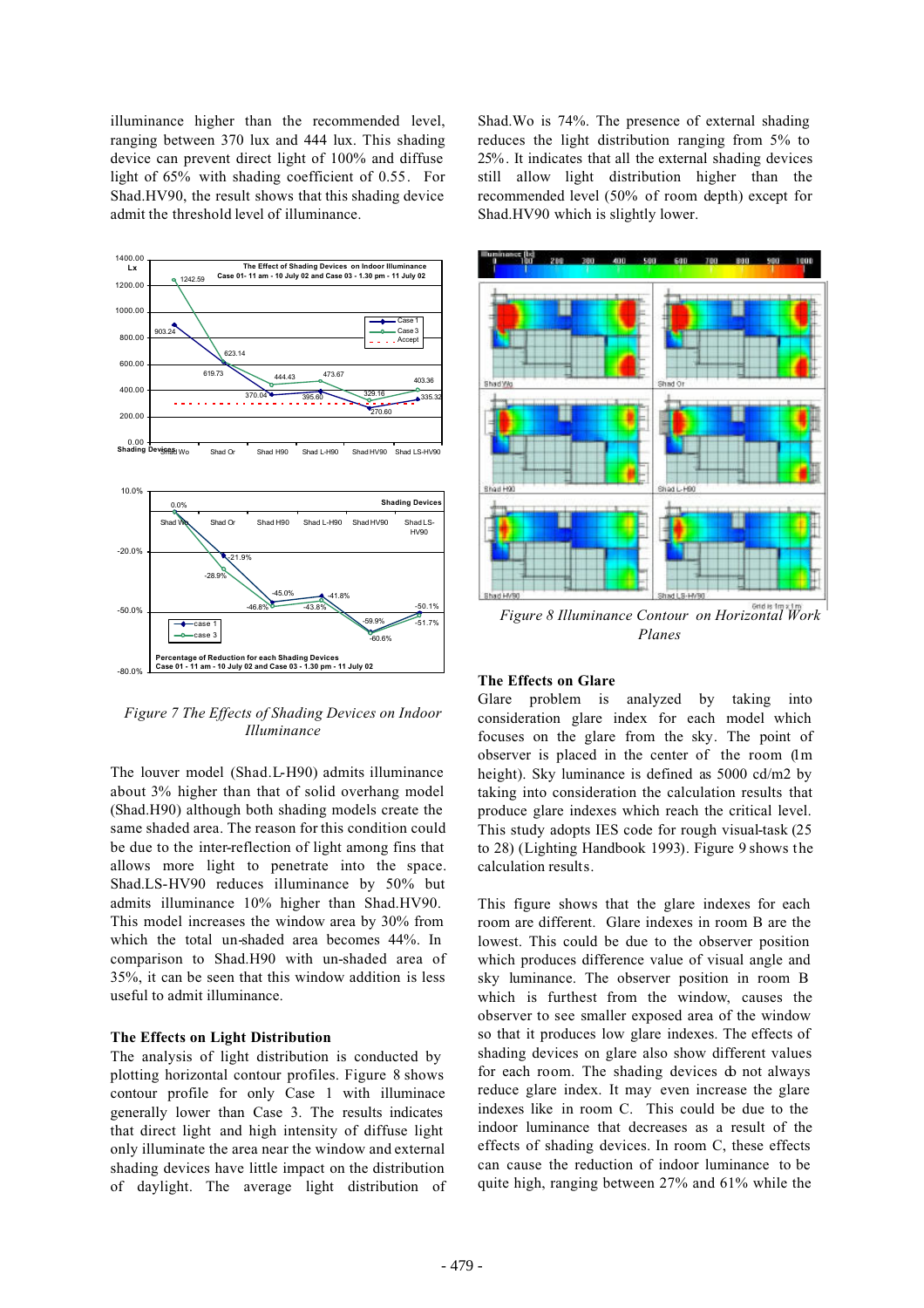other room ranges from 7% to 20 %. Decreasing of indoor luminance sufficiently high can increase glare index.



*Figure 9 The Glare Indexes for each Shading Devices*

#### **The Effects of Shading Devices on Ventilation Performance**

In this section, the effects of external shading devices on velocity and temperature are analyzed. The comparison of magnitude is based on the average value.

### **The Effects on Velocity**

The effects of each shading devices on velocity of the entire rooms are presented in Figure 10.



*Figure 10 The Effects of Shading Devices on Indoor Velocity*

Generally, all of the shading devices cause reduction of indoor velocity. Yet, their reduction is small. It ranges from 1.5% to 5 % or 0.009 m/s to 0.024 m/s for both cases. Figure 11 shows the comparison between inlet velocity and indoor velocity of room A and B for Case 1 and Case 3. It can be seen that the average indoor velocity of both rooms is generally higher than inlet velocity. It indicates that the current design of the windows can accelerate indoor velocity, ranging between 20% and 30%. The shading devices reduce the increase and each shading device causes different reduction.



*Figure 11 The Effects of Shading Devices on Inlet Velocity*

### **The Effects on Airflow Distribution**

Airflow distributions for only Case 1 are presented in Figure 12. It can be seen from the contour profile (Shad. Wo) that the window leaves which are opened fully (90°) perform as vertical shading device. It generates venturi effect that accelerates the incoming air stream. The shading devices reduce the air velocity by modifying the shape of the incoming air stream. The incoming airflow is divided and deflected by window leaves and the shading device. For window leaf that is placed at the side of the window, it causes the air stream to strike the wall and divert into the space with some air stream diverted outside. Vertical shading device that is placed close to the side-end of windows will break the air stream (Shad HV90). This reduces the acceleration of the incoming air stream. To improve the current design, window leafs located in the middle of the frame should be removed and the shading device can be placed far from the side-end of the window. This will allow and give more opportunity for the airflow to enter into the space (Figure 13)



*Figure 13 Characteristic of Horizontal Airflow*



*Figure 14 Effect of Vertical Shading Device on Incoming Airflow*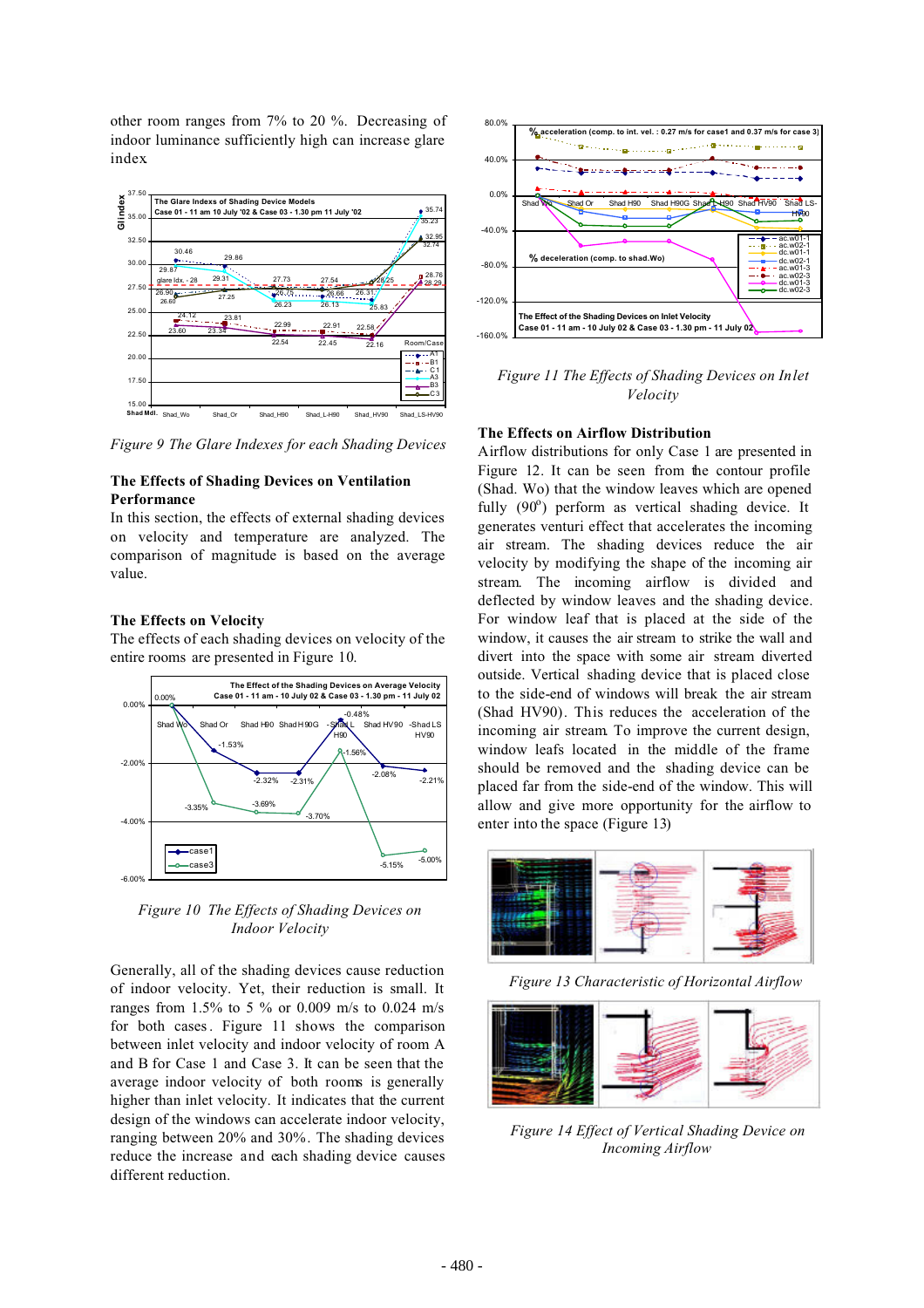For wind flowing in an oblique angle, it causes the air stream to strike the window leafs and retard it before entering into the space. This decreases the performance of the window to accelerate the incoming air stream. Constructing vertical shading device (shad.HV90) will create similar effect especially for shading device that is placed on the windward side. It will break the wind (Figure 14).



*Figure 15 Effect of Horizontal Shading Devices on Vertical Airflow*

The lowest reduction is shown by shad.L-H90 for wind flowing perpendicularly to the windows. It is observed that its louver fins can equalize the high pressure and subsequently controls air flow in the middle level of the windows to allow wind to enter the space smoothly. Different airflow pattern will occur for the solid shading device which causes high pressure of air under the shading device and allow the airflow to divert towards the ceiling. It causes indoor air velocity at the upper level to be high, with lower velocities at the middle and lower level. This can be improved by placing the shading device far from the head of the window. It will divert the airflow towards the floor (Figure 15).

#### **The Effects on Temperature**

The effects of shading devices on temperature can be observed in Figure 16. Generally, the shading devices reduce indoor temperature. The reduction ranges between 0.5 deg C to 1 deg C or 1.3% to 2.8%. Horizontal shading devices (Shad.H90 or Shad.L-H90) have reduction in a range of 0.61 deg C to 0.88 deg C. The vertical shading device (Shad.HV90) reduces the temperature by 0.98 deg C. However, Shad.LS-HV90 has lower temperature reduction ranging between 0.08% and 0.26% in comparison with shad.HV90 since this model allows more daylight to enter into the space. The study also showed that presence of plants has very small effect on the indoor temperature. In this case, the reduction is 0.003 deg C. This could be due to the small area of plants that covers the shading device. For getting better effects, this can be improved by the combination with other methods like landscaping, sky gardening, wall gardening, etc (Chen Yu 2002) that can reduce the outdoor and surface temperatures.



*Figure 16 Effects of Shading Devices on Indoor Temperature*

# **CONCLUSIONS**

This study examined the effects of seven proposed shading devices on three parameters i.e. daylight, velocity and temperature for a residential building in Singapore. The study has come to the following conclusions:

- The shading device with shading coefficient of 0.55 can admit daylight with illuminance exceeding the recommended level. It also allows provision of light to penetrate deep into space, even to maintain light distribution slightly higher than the acceptable level. For the tropical region where the average luminance of the sky is often high (more that 7000 cd/m2), glare from the sky could be a critical problem. The shading devices can reduce glare but it is not always successful, since glare index is not only a function of the exposed area of the window but also of the outdoor and indoor luminance and the view angle of the observer. It demands a comprehensive solution which includes admitting more daylight into space, reducing more direct view to the sky patch and providing suitable interior design.
- This study also revealed that when the window leaves are opened fully; the current configuration of windows could accelerate the incoming airflow significantly. However, the shading devices